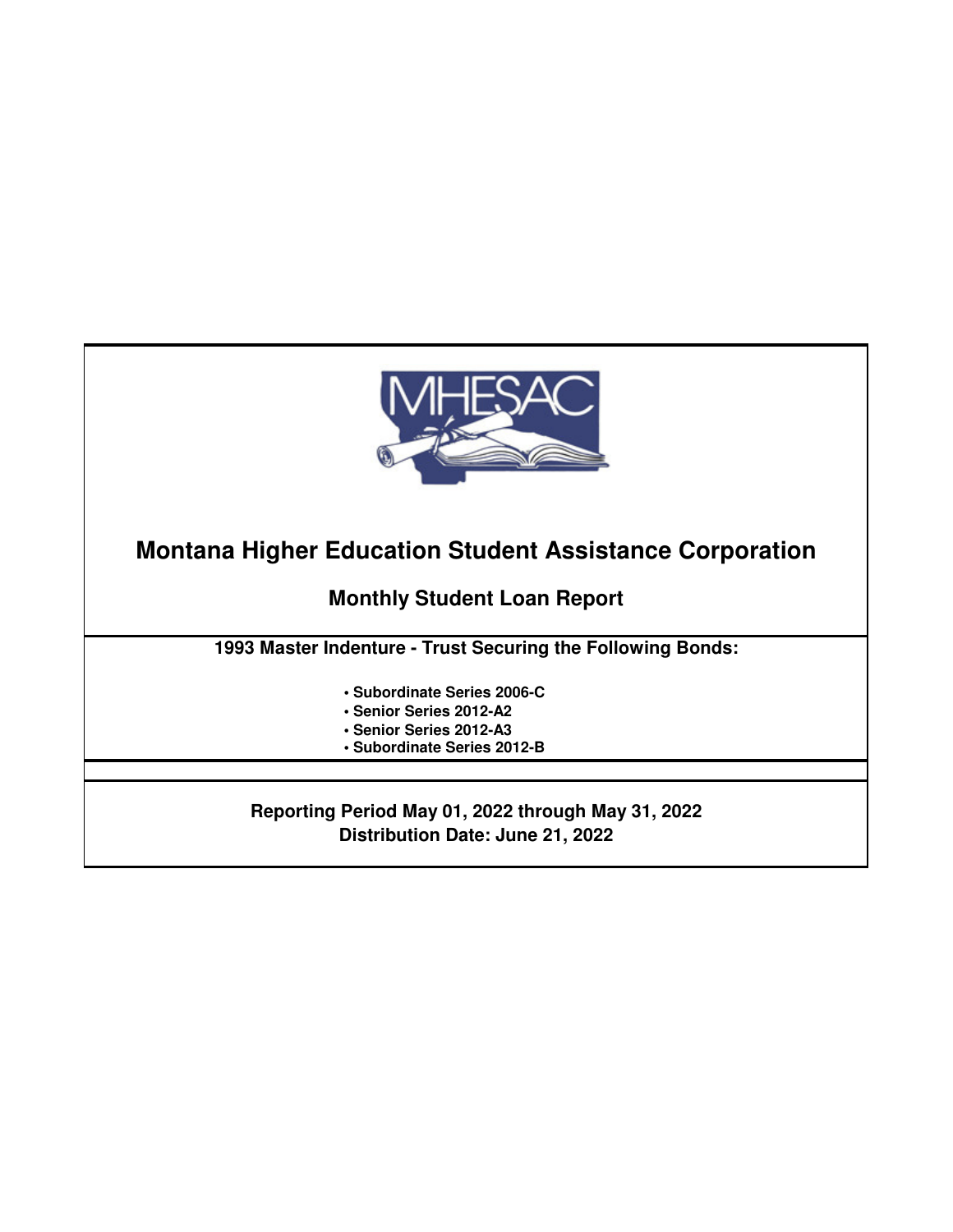|              |      | <b>MHESAC 1993 Master Indenture</b>           |              |                          |                     |                             |                                 |                             |                                 |
|--------------|------|-----------------------------------------------|--------------|--------------------------|---------------------|-----------------------------|---------------------------------|-----------------------------|---------------------------------|
|              |      | I. Deal Parameters                            |              |                          |                     |                             |                                 |                             |                                 |
|              |      | <b>Student Loan Portfolio Characteristics</b> |              |                          |                     | 4/30/2022                   | Activity                        | 5/31/2022                   |                                 |
| <b>A</b>     |      | <b>Principal Balance</b>                      |              |                          |                     | 404,011,302.41 \$           | $(5,531,766.71)$ \$             | 398,479,535.70              |                                 |
|              |      | Accrued Interest - To Be Capitalized          |              |                          |                     | 1,064,430.63 \$             | 296,643.36 \$                   | 1,361,073.99                |                                 |
|              |      | Accrued Interest - Non-Capitalized            |              |                          |                     | 14,363,911.39 \$            | $(468, 724, 79)$ \$             | 13,895,186.60               |                                 |
|              |      | <b>Total Student Loan Pool</b>                |              |                          |                     | 419,439,644.43              |                                 | 413,735,796.29              |                                 |
|              |      | Pending Portfolio adjustments                 |              |                          |                     | 1,122.35                    |                                 |                             |                                 |
|              |      | <b>Trust Cash</b>                             |              |                          |                     | 7,074,652.50                |                                 | 5,875,989.59                |                                 |
|              | vii  | Specified Reserve Account Balance             |              |                          |                     | 7,343,420.00                |                                 | 7,343,420.00                |                                 |
|              | viii | <b>Total Adjusted Pool</b>                    |              |                          |                     | 433,858,839.28              |                                 | 426,955,205.88              |                                 |
| IВ           |      |                                               |              |                          |                     |                             |                                 |                             |                                 |
|              |      | Weighted Average Coupon (WAC)                 |              |                          |                     | 4.275%                      |                                 | 4.277%                      |                                 |
|              |      | Weighted Average Remaining Term               |              |                          |                     | 166.67                      |                                 | 166.66                      |                                 |
|              |      | Number of Loans                               |              |                          |                     | 41,009                      |                                 | 40,317                      |                                 |
|              |      | Number of Borrowers                           |              |                          |                     | 17.005                      |                                 | 16.743                      |                                 |
|              |      | Outstanding Principal Balance - T-Bill        |              |                          |                     | 5,241,721.29                |                                 | 4,941,660.85                |                                 |
|              |      | Outstanding Principal Balance - LIBOR         |              |                          |                     | 398,769,581.12              |                                 | 393,537,874.85              |                                 |
|              |      |                                               |              |                          |                     |                             |                                 |                             |                                 |
| $\mathsf{C}$ |      | <b>Bonds</b>                                  | <b>CUSIP</b> | Original<br>Issue Amount | Rate                | <b>Balance</b><br>4/30/2022 | <b>Pool Factor</b><br>4/30/2022 | <b>Balance</b><br>5/31/2022 | <b>Pool Factor</b><br>5/31/2022 |
|              |      | 2006-C Bonds<br>Subordinate                   | 612130HR8    | \$<br>30,000,000.00      | 1M LIBOR + 1.20% \$ | 18,000,000.00               | \$<br>4.43%                     | 18,000,000.00               | 4.49%                           |
|              |      | 2012-A2 Bonds<br>Senior                       | 61205PAK5    | 649,000,000.00           | 1M LIBOR + 1.00% \$ | 63,638,000.00               | 15.66%<br>\$                    | 57,851,000.00               | 14.44%                          |

|    | ١V | 2012-A3 Bonds<br>2012-B Bonds               | Senior<br>Subordinate                              | 61205PAL3<br>61205PAM1                                           | \$<br>S | 305,300,000.00<br>19,500,000.00 | 1M LIBOR + 1.05% \$<br>1M LIBOR + 1.20% \$ | 305,300,000.00<br>19,500,000.00                   | 75.12%<br>4.80% | \$<br>\$ | 305,300,000.00<br>19,500,000.00                   | 76.20%<br>4.87% |
|----|----|---------------------------------------------|----------------------------------------------------|------------------------------------------------------------------|---------|---------------------------------|--------------------------------------------|---------------------------------------------------|-----------------|----------|---------------------------------------------------|-----------------|
|    | ٧i | <b>Total Bonds Outstanding Senior</b>       | <b>Total Bonds Outstanding Taxable Subordinate</b> | Total Bonds Outstanding 1993 Master Indenture - Taxable          |         |                                 |                                            | 368,938,000.00<br>37,500,000.00<br>406,438,000.00 | 90.77%<br>9.23% |          | 363,151,000.00<br>37,500,000.00<br>400,651,000.00 | 90.64%<br>9.36% |
| D. |    | <b>Indenture Percentage</b>                 |                                                    |                                                                  |         |                                 |                                            | 4/30/2022                                         |                 |          | 5/31/2022                                         |                 |
|    |    | <b>Senior Parity</b><br>Subordinate Parity  |                                                    |                                                                  |         |                                 |                                            | 117.21%<br>106.37%                                |                 |          | 117.51%<br>106.48%                                |                 |
| E. |    | <b>Monthly Trigger Percentage</b>           |                                                    |                                                                  |         |                                 |                                            | 4/30/2022                                         |                 |          | 5/31/2022                                         |                 |
|    |    | Senior Percentage<br>Subordinate Percentage |                                                    |                                                                  |         |                                 |                                            | 111.25%<br>100.84%                                |                 |          | 111.07%<br>100.56%                                |                 |
| F  |    | <b>Reserve Account</b>                      |                                                    |                                                                  |         |                                 |                                            | 4/30/2022                                         |                 |          | 5/31/2022                                         |                 |
|    |    |                                             | Required Reserve Acc Deposit (%)                   | Reserve Account Floor Balance (\$) (Minimum Reserve Requirement) |         |                                 |                                            | 1.00%<br>7,343,420.00                             |                 |          | 1.00%<br>7,343,420.00                             |                 |
|    | ١V | Current Reserve Balance - (\$)              | Specified Reserve Acct Requirement (\$)            |                                                                  |         |                                 |                                            | 7,343,420.00<br>7,343,420.00                      |                 |          | 7,343,420.00<br>7,343,420.00                      |                 |
|    |    |                                             | Draws on Reserve - Current Month(\$)               |                                                                  |         |                                 |                                            |                                                   |                 |          |                                                   |                 |
|    |    |                                             |                                                    |                                                                  |         |                                 |                                            |                                                   |                 |          |                                                   |                 |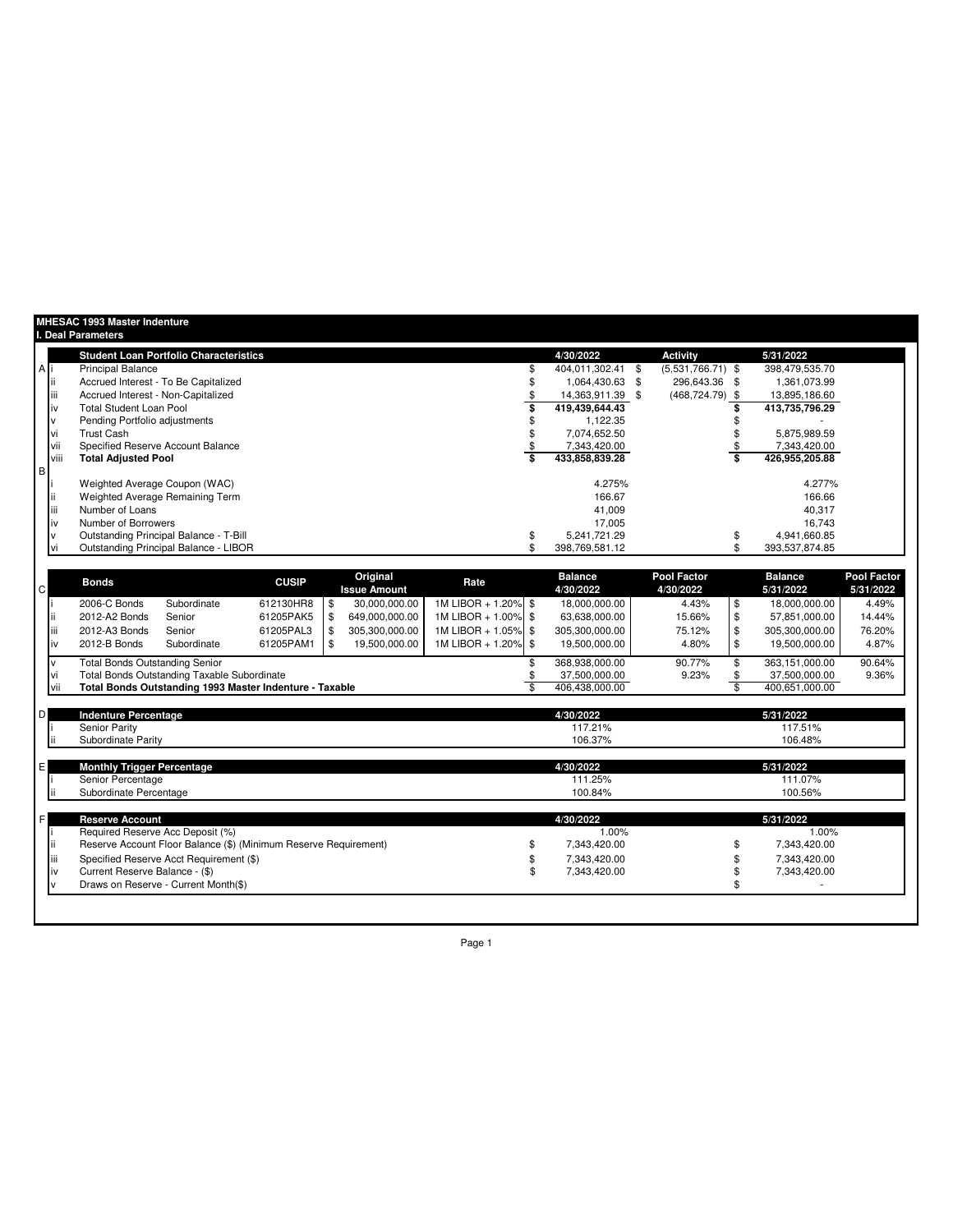## **MHESAC 1993 Master Indenture**

**II. Trust Balances, Parity Calculations, and Trigger Percentages**

|      | <b>Trust Accounts</b>                             | 4/30/2022                | 5/31/2022     |
|------|---------------------------------------------------|--------------------------|---------------|
| A    | <b>Acquisition Account</b>                        | 75.711.25                | 120.140.71    |
|      | <b>Administration Account</b>                     | 651,800.00               | 651.800.00    |
| iij  | Bond- Interest, Principal, Retirement Subaccounts | 6.347.141.25             | 5.104.048.88  |
| ıiν  | Reserve Account                                   | 7.343.420.00             | 7.343.420.00  |
|      | Revenue Account                                   | $\overline{\phantom{a}}$ |               |
| vii  | Surplus Subaccount                                |                          |               |
| viii | <b>Total Trust Accounts</b>                       | 14,418,072.50            | 13,219,409.59 |

|   |      | <b>Parity Calculations</b>                            | 4/30/2022            | 5/31/2022             |
|---|------|-------------------------------------------------------|----------------------|-----------------------|
| B |      | Value of the Indenture                                |                      |                       |
|   |      | Portfolio Balance                                     | 404,011,302.41<br>\$ | \$<br>398,479,535.70  |
|   |      | Pending System Adjustments                            | 1,122.35             |                       |
|   | Ш    | <b>Accrued Borrower Interest</b>                      | 15,428,342.02        | 15,256,260.59         |
|   | iv   | <b>Accrued Subsidized Interest</b>                    | 256,987.42           | 210,070.62            |
|   |      | Less: Unquaranteed Amount Uncollectibles              | (321, 654.09)        | (317, 250.33)         |
|   | vi   | <b>Trust Cash and Investments</b>                     | 14,418,072.50        | 13,219,409.59         |
|   | vii  | Payments in Transit                                   | 433,523.67           | 776,992.80            |
|   | viii | Other Cash and Assets                                 | 29,374.76            | 36,567.45             |
|   | ix   | <b>Total Trust Value</b>                              | 434,257,071.04<br>\$ | 427,661,586.42<br>\$. |
|   |      |                                                       |                      |                       |
|   |      | Less:                                                 |                      |                       |
|   |      | <b>Accrued Payables</b>                               | 1,612,978.09         | 646,204.57            |
|   |      |                                                       |                      |                       |
|   | хi   | Net Asset Value - Indenture Percentage                | \$<br>432,644,092.95 | \$<br>427,015,381.85  |
|   |      | <b>Bond Interest Outstanding</b>                      | 4/30/2022            | 5/31/2022             |
| C |      | Senior Interest                                       | \$<br>184,406.08     | \$<br>238,387.43      |
|   |      | Subordinate Interest                                  | 129,868.24           | 136,079.23            |
|   | Ш    | <b>Total Bond Interest</b>                            | \$<br>314,274.32     | \$<br>374,466.66      |
|   |      | <b>Bonds Outstanding</b>                              | 4/30/2022            | 5/31/2022             |
| D |      | Senior Bonds                                          | 368,938,000.00       | 363,151,000.00<br>\$  |
|   |      | Subordinate Bonds                                     | 37,500,000.00        | 37,500,000.00         |
|   | Ш    | <b>Total Bonds</b>                                    | 406,438,000.00       | 400,651,000.00        |
|   |      | Distribution Amounts - Following Monthly Payment Date | 4/30/2022            | 5/31/2022             |
| Е |      | Senior Distribution Amount                            | 5,787,000.00<br>\$   | \$<br>4,397,000.00    |
|   |      | <b>Indenture Percentage</b>                           | 4/30/2022            | 5/31/2022             |
| F |      | Senior Parity<br>Bxi / $(Ci + Di)$                    | 117.21%              | 117.51%               |
|   |      | Subordinate Parity<br>Bxi / (Ciii + Diii)             | 106.37%              | 106.48%               |
|   |      |                                                       |                      |                       |
|   |      |                                                       |                      |                       |

|   |      | <b>Monthly Trigger Percentage</b>          |               | 4/30/2022                   |               | 5/31/2022                       |  |
|---|------|--------------------------------------------|---------------|-----------------------------|---------------|---------------------------------|--|
| G |      | Senior Percentage<br>$Bi / (Di - Ei)$      |               | 111.25%                     |               | 111.07%                         |  |
|   |      | Subordinate Percentage<br>Bi / (Diii - Ei) |               | 100.84%                     |               | 100.56%                         |  |
|   |      | Six Month Average Trigger Percentage       |               | <b>Current Distribution</b> |               | <b>Next Distribution Report</b> |  |
|   |      |                                            | <b>Senior</b> | Subordinate                 | <b>Senior</b> | <b>Subordinate</b>              |  |
| H |      | 1st Month Prior                            | 111.25%       | 100.84%                     | 111.07%       | 100.56%                         |  |
|   |      | 2nd Month Prior                            | 111.08%       | 100.83%                     | 111.25%       | 100.84%                         |  |
|   | liii | 3rd Month Prior                            | 110.50%       | 100.52%                     | 111.08%       | 100.83%                         |  |
|   | IV   | 4th Month Prior                            | 110.20%       | 100.39%                     | 110.50%       | 100.52%                         |  |
|   |      | 5th Month Prior                            | 110.43%       | 100.76%                     | 110.20%       | 100.39%                         |  |
|   | vii  | 6th Month Prior                            | 109.92%       | 100.48%                     | 110.43%       | 100.76%                         |  |
|   | viii | Six Month Average Trigger Percentage       | 110.56%       | 100.64%                     | 110.76%       | 100.65%                         |  |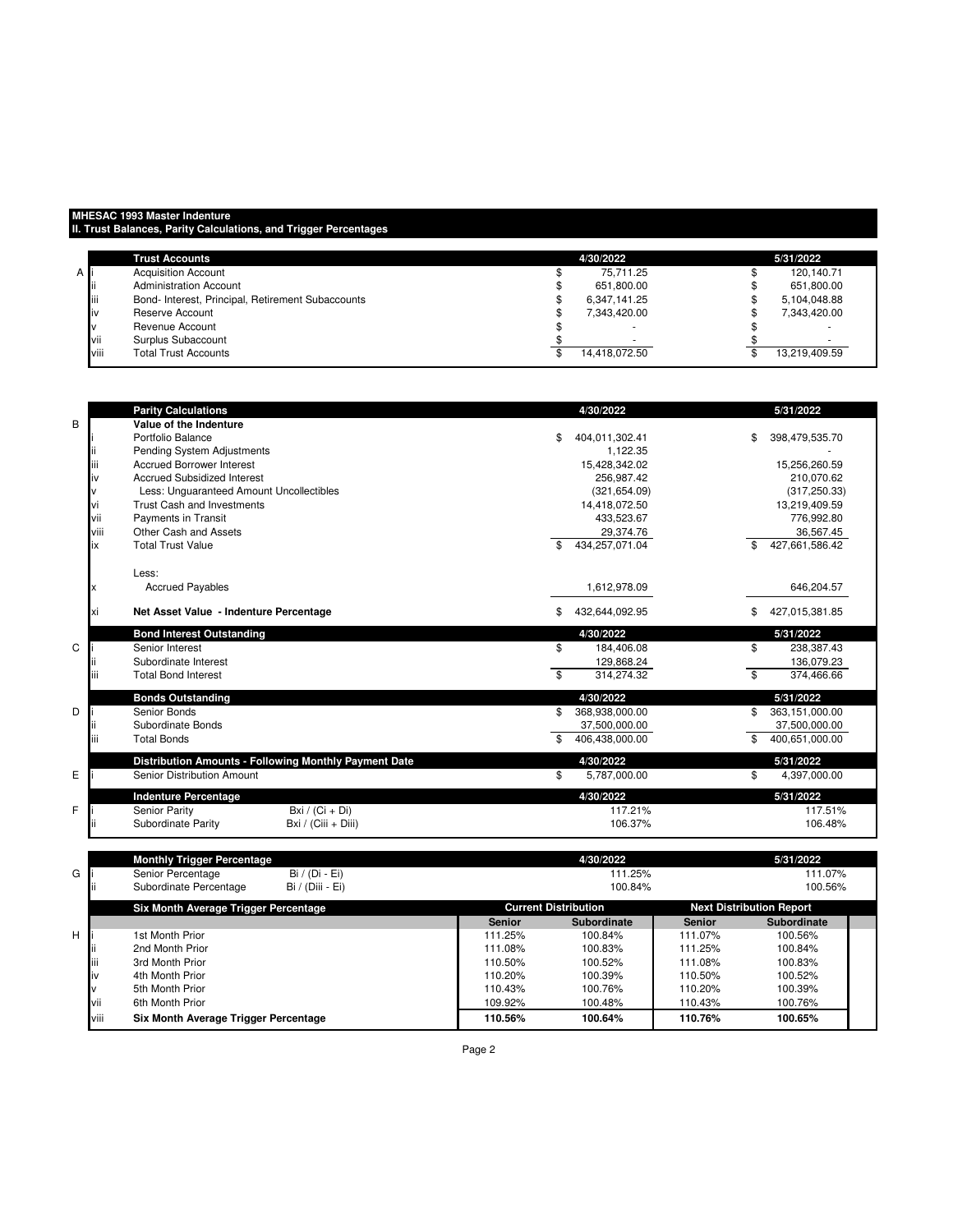## **MHESAC 1993 Master Indenture IIl. Distributions**

|   |              |                                     |     |                             |                  |                              |                 | <b>Interest Rates</b>          |                                    |                        |                            |
|---|--------------|-------------------------------------|-----|-----------------------------|------------------|------------------------------|-----------------|--------------------------------|------------------------------------|------------------------|----------------------------|
|   | <b>Class</b> | <b>CUSIP</b>                        |     | <b>Distribution</b><br>Date | Rate<br>Index    | <b>Bond</b><br><b>Spread</b> |                 | <b>Current</b><br><b>LIBOR</b> | <b>Next Report</b><br><b>LIBOR</b> | <b>Current</b><br>Rate | <b>Next Report</b><br>Rate |
| A | $2006-C$     | 612130HR8                           |     | 6/21/2022                   | 1M LIBOR         | 1.20%                        |                 | 0.92729%                       | 1.59514%                           | 2.12729%               | 2.79514%                   |
|   | 2012-A2      | 61205PAK5                           |     | 6/21/2022                   | 1M LIBOR         | 1.00%                        |                 | 0.92729%                       | 1.59514%                           | 1.92729%               | 2.59514%                   |
|   | 2012-A3      | 61205PAL3                           |     | 6/21/2022                   | <b>1M LIBOR</b>  | 1.05%                        |                 | 0.92729%                       | 1.59514%                           | 1.97729%               | 2.64514%                   |
|   | 2012-B       | 61205PAM1                           |     | 6/21/2022                   | <b>1M LIBOR</b>  | 1.20%                        |                 | 0.92729%                       | 1.59514%                           | 2.12729%               | 2.79514%                   |
|   |              |                                     |     |                             |                  |                              | <b>Interest</b> |                                |                                    |                        |                            |
|   |              |                                     |     | <b>Current</b>              | Current          | <b>Current</b>               |                 | <b>Interest</b>                | Interest                           |                        |                            |
|   | Class        | <b>CUSIP</b>                        |     | <b>Interest</b>             | Interest         | <b>Interest</b>              |                 | <b>Carryover</b>               | Carryover                          | <b>Interest</b>        | <b>Interest</b>            |
|   |              |                                     |     | <b>Due</b>                  | Paid             | <b>Shortfall</b>             |                 | Due                            | Paid                               | <b>Carryover</b>       | Factor                     |
|   | 2006-C       | 612130HR8                           | \$  | 34.036.56                   | \$<br>34.036.56  | \$                           | \$              | 52.616.35                      | \$<br>٠                            | \$<br>52.616.35        | 4.82%                      |
|   | 2012-A2      | 61205PAK5                           | \$  | 99.107.44                   | \$<br>99.107.44  | \$                           | \$              |                                | \$                                 | \$                     | 14.03%                     |
|   | 2012-A3      | 61205PAL3                           | \$  | 536.592.23                  | \$<br>536.592.23 | \$                           | \$              |                                | \$                                 | \$                     | 75.94%                     |
|   | 2012-B       | 61205PAM1                           | \$  | 36.872.94                   | \$<br>36.872.94  | \$                           | \$              | 57.001.06                      | \$                                 | \$<br>57.001.06        | 5.22%                      |
|   | <b>TOTAL</b> |                                     | \$. | 706.609.17   \$             | 706,609.17       | \$                           | \$              | 109.617.41                     | \$                                 | \$<br>109.617.41       |                            |
|   |              |                                     |     |                             |                  |                              |                 |                                |                                    |                        |                            |
|   |              |                                     |     | <b>Current</b>              | <b>Current</b>   | <b>Current</b>               | Principal       | <b>Principal</b>               | <b>Principal</b>                   |                        |                            |
|   | <b>Class</b> | <b>CUSIP</b>                        |     | <b>Principal</b>            | <b>Principal</b> | <b>Principal</b>             |                 | <b>Carrvover</b>               | <b>Carryover</b>                   | <b>Principal</b>       | <b>Principal</b>           |
|   |              |                                     |     | <b>Due</b>                  | Paid             | <b>Shortfall</b>             |                 | <b>Due</b>                     | Paid                               | <b>Carryover</b>       | <b>Factor</b>              |
|   | 2006-C       | 612130HR8                           | \$  |                             | \$               | \$                           | \$              |                                | \$                                 | \$                     | $0.00\%$                   |
|   | 2012-A2      | 61205PAK5                           | \$  |                             | \$               |                              | \$              | 57.851.000.00                  | \$<br>4.397.000.00                 | \$<br>53,454,000.00    | 100.00%                    |
|   | 2012-A3      | 61205PAL3                           |     | \$2,182,982.75              | \$               | \$<br>2,182,982.75           |                 | \$296,373,571.65               | \$                                 | \$298,556,554.40       | $0.00\%$                   |
|   | 2012-B       | 61205PAM1                           | \$  |                             | \$               | \$                           | \$              |                                | \$                                 | \$                     | 0.00%                      |
|   | <b>TOTAL</b> |                                     |     | \$2.182.982.75              | \$               | \$<br>2.182.982.75           |                 | \$354.224.571.65               | \$<br>4.397.000.00                 | \$352.010.554.40       |                            |
|   |              |                                     |     |                             |                  |                              |                 |                                |                                    |                        |                            |
|   |              | <b>TOTAL PRINCIPAL DISTRIBUTION</b> |     |                             |                  |                              |                 |                                |                                    |                        | \$<br>4.397.000.00         |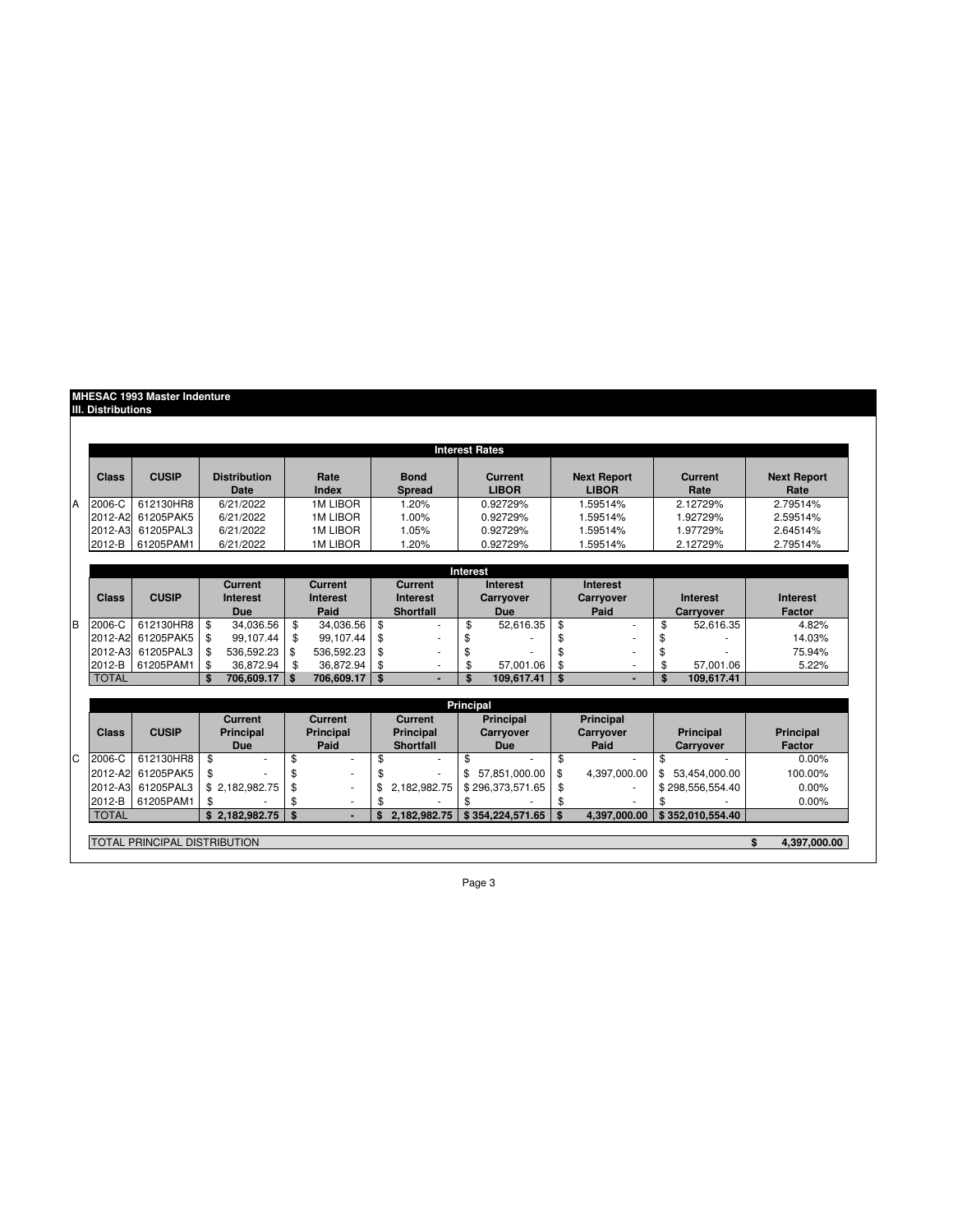|             | <b>MHESAC 1993 Master Indenture</b>                                      |                                                   |                |                              |
|-------------|--------------------------------------------------------------------------|---------------------------------------------------|----------------|------------------------------|
|             | IV. MHESAC System Activity from:                                         | 5/1/2022                                          | through:       | 5/31/2022                    |
| A           | <b>Student Loan Principal Activity</b>                                   |                                                   |                |                              |
|             | <b>Regular Principal Collections</b>                                     |                                                   | \$             | 5,525,102.44                 |
|             | ii<br>Principal Collections from Guarantor                               |                                                   | \$             | 777,399.35                   |
|             | iii<br><b>Returned Disbursements</b>                                     |                                                   |                | (20, 168.96)                 |
|             | Other System Adjustments<br>iv                                           |                                                   |                |                              |
|             | Repurchase of Bankrutpcy Loans<br>v                                      |                                                   |                | (73, 711.25)                 |
|             | <b>Additional Disbursements/Purchases</b><br>vi                          |                                                   | 89899          |                              |
|             | vii<br><b>Total Principal Collections</b>                                |                                                   |                | 6,208,621.58                 |
| B           | <b>Student Loan Non-Cash Principal Activity</b>                          |                                                   |                |                              |
|             | Other Adjustments                                                        |                                                   |                | 349.59                       |
|             | ii.<br>Capitalized Interest                                              |                                                   | \$\$\$         | (677, 204.46)                |
|             | iii<br><b>Total Non-Cash Principal Activity</b>                          |                                                   |                | (676, 854.87)                |
| $\mathbf C$ | <b>Total Student Loan Principal Activity</b>                             |                                                   | \$             | 5,531,766.71                 |
|             |                                                                          |                                                   |                |                              |
| D           | <b>Student Loan Interest Activity</b>                                    |                                                   |                |                              |
|             | <b>Regular Interest Collections</b>                                      | Interest Claims Received from Guarantors          |                | 875,330.03                   |
|             | ij.<br>iii                                                               |                                                   |                | 32,360.44                    |
|             | Other System Adjustments<br>iv                                           | Accrued Borrower Interest on Purchased Loans      |                |                              |
|             | <b>Total Interest Collections</b><br>v                                   |                                                   | \$\$\$\$\$     | 907,690.47                   |
|             |                                                                          |                                                   |                |                              |
| Е           | <b>Student Loan Non-Cash Interest Activity</b>                           |                                                   |                |                              |
|             | <b>Interest Accrual Adjustments</b><br>ij.                               |                                                   |                | 24,510.66                    |
|             | Capitalized Interest<br>iii<br><b>Interest Accrued During Period</b>     |                                                   |                | 677,204.46<br>(1,437,324.16) |
|             | iv                                                                       | <b>Total Non-Cash Interest Adjustments</b>        | \$\$\$\$       | (735, 609.04)                |
|             |                                                                          |                                                   |                |                              |
| F           | <b>Total Student Loan Interest Activity</b>                              |                                                   | \$             | 172,081.43                   |
|             | <b>Trust Activity from:</b>                                              | 5/1/2022                                          | through:       | 5/31/2022                    |
|             |                                                                          |                                                   |                |                              |
| G           | Trust Balances less Reserve - Beginning of Period                        |                                                   | \$             | 7,074,652.50                 |
| н           | <b>Released Funds in Excess of Reserve Requirement</b>                   |                                                   | \$             |                              |
|             |                                                                          |                                                   |                |                              |
| Т           | <b>Funds Collected During Period</b>                                     |                                                   |                |                              |
|             | Student Loan Principal Received<br>ij.<br>Student Loan Interest Received |                                                   | \$             | 5,964,250.38                 |
|             | iii<br>Subsidized Interest Received                                      |                                                   | \$             | 882,303.79<br>170,210.81     |
|             | iv                                                                       | Investment Income on Trust Accounts               | \$             | 2,935.13                     |
|             |                                                                          |                                                   |                |                              |
| J           | <b>Funds Remitted During Period</b>                                      |                                                   |                |                              |
|             | <b>Bond Principal</b><br>ii.<br><b>Bond Interest</b>                     |                                                   | \$             | 5,787,000.00                 |
|             | iii<br><b>Consolidation Loan Rebate Fees</b>                             |                                                   |                | 559,002.08<br>310,374.96     |
|             |                                                                          |                                                   |                |                              |
|             | iv<br>Management and Servicing Fees                                      |                                                   |                | 203,455.58                   |
|             | v                                                                        | Administrative Fees (trustee, listing, etc.)      |                | 23,545.41                    |
|             | vi<br>Special Allowance Rebate<br>vii                                    |                                                   | \$\$\$\$\$\$\$ | 1,261,273.74<br>73,711.25    |
|             | Repurchase of Bankruptcy Loans                                           |                                                   |                |                              |
|             |                                                                          |                                                   |                |                              |
| K           | <b>Funds Reserved During Period</b>                                      |                                                   |                |                              |
|             | ij.<br><b>Administration Funds</b>                                       | Acquisition Funds for Bankruptcy Repurchase Loans | \$<br>\$       | 120,140.71<br>651,800.00     |

**L TOTAL AVAILABLE FUNDS FOR DISTRIBUTION** \$ 5,104,048.88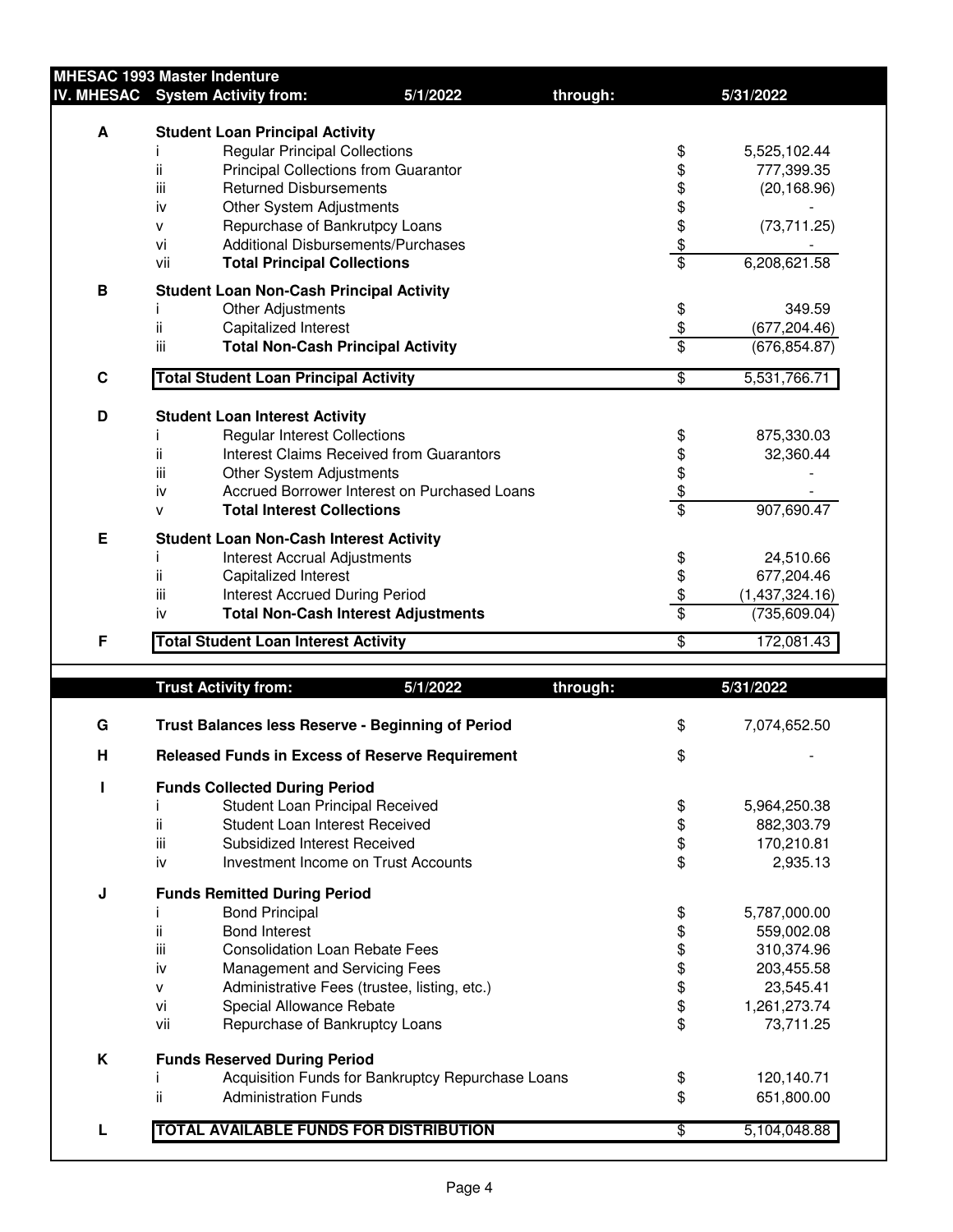|             | <b>V. Waterfall for Distributions</b>                 | <b>Distribution Date:</b> | 6/21/2022               |
|-------------|-------------------------------------------------------|---------------------------|-------------------------|
| A           | Total Available Funds for Distribution(IV-L)          | \$                        | 5,104,048.88            |
| B           | <b>Interest Distributions</b>                         |                           |                         |
|             | 2006-C Bonds                                          | \$                        | 34,036.56               |
|             | ii.<br>2012-A2 Bonds<br>iii<br>2012-A3 Bonds          | \$                        | 99,107.44<br>536,592.23 |
|             | 2012-B Bonds<br>iv                                    | $\frac{6}{3}$             | 36,872.94               |
|             | <b>Total Bondholder's Interest Distributions</b><br>v |                           | 706,609.17              |
| $\mathbf c$ | <b>Principal Distributions</b>                        |                           |                         |
|             | 2006-C Bonds                                          | \$                        |                         |
|             | ii.<br>2012-A2 Bonds                                  | $\frac{4}{3}$             | 4,397,000.00            |
|             | iii<br>2012-A3 Bonds                                  |                           |                         |
|             | iv<br>2012-B Bonds                                    |                           |                         |
|             | <b>Total Bondholder's Principal Distribution</b><br>v |                           | 4,397,000.00            |
| D           | Increase to the Specified Reserve Account Balance     | \$                        |                         |
| E           | <b>Carryover Servicing Fees</b>                       | \$                        |                         |
| F           | Bondholder's Interest Carryover                       | \$                        |                         |
| G           | Bondholder's Principal Carryover                      | \$                        |                         |
| H           | Funds available after waterfall items (A-G)           | \$                        | 439.71                  |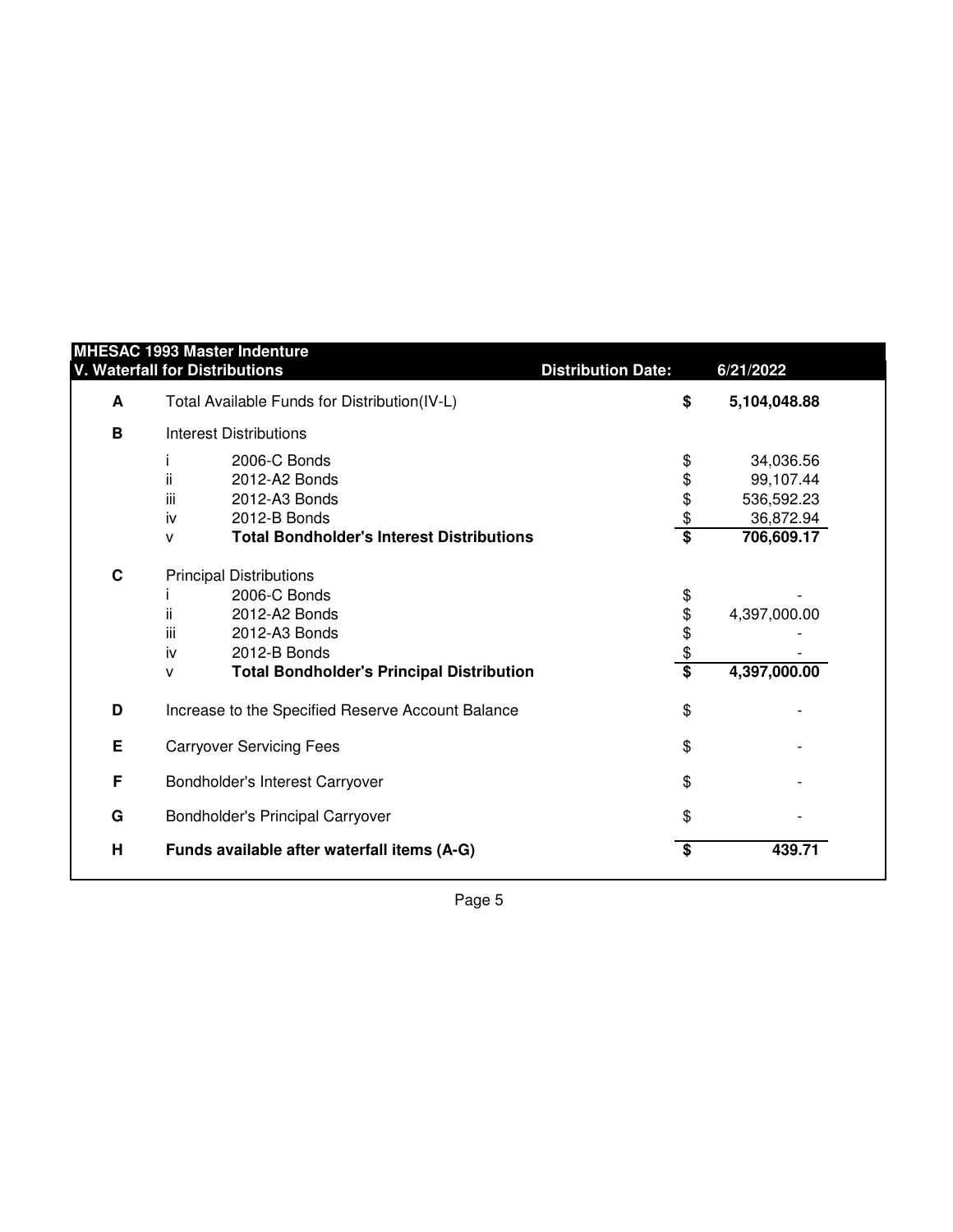## **MHESAC 1993 Master Indenture**

## **VI. Historical Pool Information**

|                                                                                 |                         | 02/01/22-02/28/22            |                 | 03/01/22-03/31/22            |                         | 04/01/22-04/30/22            |                          | 05/01/22-05/31/22            |
|---------------------------------------------------------------------------------|-------------------------|------------------------------|-----------------|------------------------------|-------------------------|------------------------------|--------------------------|------------------------------|
| <b>Beginning Student Loan Pool Balance</b>                                      | \$                      | 438,690,349.96               | \$              | 432,555,282.98               | \$                      | 425,198,626.06               |                          | 419,439,644.43               |
| <b>Student Loan Principal Activity</b>                                          |                         |                              |                 |                              |                         |                              |                          |                              |
| <b>Regular Principal Collections</b>                                            | \$                      | 5,341,988.85                 | \$              | 6,149,603.98                 | \$                      | 5,668,803.61                 | \$                       | 5,525,102.44                 |
| Principal Collections from Guarantor                                            | \$                      | 1,194,570.30                 | \$              | 1,728,796.02                 | <b>S</b>                | 666,836.84                   | \$                       | 777,399.35                   |
| <b>Returned Disbursements</b><br>iii                                            | \$                      |                              | \$              |                              |                         |                              | \$                       | (20, 168.96)                 |
| Other System Adjustments<br>iv                                                  | \$                      | (17, 136.26)                 | \$              | $(13.943.64)$ \$             |                         | (20, 672.24)                 | \$                       |                              |
| Repurchase of Bankruptcy Loans<br>v                                             | \$                      |                              | \$              |                              | \$                      | (9,668.84)                   | \$                       | (73, 711.25)                 |
| Additional Disbursements/Purchases<br>vi                                        | \$                      |                              | \$              |                              |                         |                              |                          |                              |
| <b>Total Principal Collections</b><br>vii                                       | $\overline{\mathbb{S}}$ | 6.519.422.89                 | $\overline{\$}$ | 7,864,456.36                 | \$                      | 6,305,299.37                 | \$                       | 6,208,621.58                 |
| <b>Student Loan Non-Cash Principal Activity</b>                                 |                         |                              |                 |                              |                         |                              |                          |                              |
| Other Adjustments                                                               | \$                      | $1,701.03$ \$                |                 | $(30.62)$ \$                 |                         | 747.87                       | \$                       | 349.59                       |
| Capitalized Interest<br>ii.                                                     | \$                      | $(484, 204.18)$ \$           |                 | $(479, 420.80)$ \$           |                         | $(507, 443.33)$ \$           |                          | (677, 204.46)                |
| <b>Total Non-Cash Principal Activity</b><br>iii                                 | $\overline{\mathbf{s}}$ | $(482, 503.15)$ \$           |                 | $(479, 451.42)$ \$           |                         | $(506, 695.46)$ \$           |                          | (676, 854.87)                |
|                                                                                 |                         |                              |                 |                              |                         |                              |                          |                              |
| <b>Total Student Loan Principal Activity</b><br>$(\cdot)$                       | \$                      | $6.036.919.74$ S             |                 | 7,385,004.94                 | \$                      | 5,798,603.91                 | \$                       | 5,531,766.71                 |
| <b>Student Loan Interest Activity</b>                                           |                         |                              |                 |                              |                         |                              |                          |                              |
| <b>Regular Interest Collections</b>                                             | \$                      | 904,506.14                   | \$              | 850,321.44                   | \$                      | 814,328.68                   | \$                       | 875,330.03                   |
| Interest Claims Received from Guarantors<br>ii.                                 | \$                      | 42,169.82                    | \$              | 97,405.85                    | \$                      | 28,714.70                    | \$                       | 32,360.44                    |
| Other System Adjustments<br>ш                                                   | \$                      |                              | \$              |                              |                         |                              | \$                       |                              |
| Accrued Borrower Interest on Purchased Loans<br>iv                              | \$                      |                              | \$              |                              | \$                      |                              | \$                       |                              |
| <b>Total Interest Repayments</b><br>$\mathsf{v}$                                | $\overline{\$}$         | 946,675.96                   | $\overline{\$}$ | 947,727.29                   | $\overline{\mathbf{s}}$ | 843,043.38                   | $\overline{\mathcal{S}}$ | 907,690.47                   |
| <b>Student Loan Non-Cash Interest Activity</b>                                  |                         |                              |                 |                              |                         |                              |                          |                              |
| <b>Interest Accrual Adjustments</b>                                             | \$                      | 24,584.79                    | \$              | 22,282.20                    | \$                      | 18,313.05                    | \$                       | 24,510.66                    |
| Capitalized Interest                                                            | \$                      | 484,204.18                   | \$              | 479,420.80                   | \$                      | 507,443.33                   | \$                       | 677,204.46                   |
| iii<br><b>Interest Accrued During Period</b>                                    | \$                      | $(1,357,317.69)$ \$          |                 | $(1,477,778.31)$ \$          |                         | (1,408,422.04)               | \$                       | (1,437,324.16)               |
| <b>Total Non-Cash Interest Adjustments</b><br>iv                                | \$                      | (848, 528.72)                | \$              | $(976, 075.31)$ \$           |                         | $(882, 665.66)$ \$           |                          | (735, 609.04)                |
| <b>Total Student Loan Interest Activity</b>                                     | $\overline{\mathbf{s}}$ | $98,147.24$ \$               |                 | $(28, 348.02)$ \$            |                         | $(39,622.28)$ \$             |                          | 172,081.43                   |
| <b>TOTAL STUDENT LOAN POOL</b><br>$(=)$                                         | S                       | 432,555,282.98               | $\sim$          | 425,198,626.06 \$            |                         | 419,439,644.43               | \$                       | 413,735,796.29               |
|                                                                                 |                         |                              |                 |                              |                         |                              |                          |                              |
| <b>Pending Portfolio Adjustments</b><br>$^{(+)}$<br><b>Trust Cash Available</b> | \$                      | $\blacksquare$               | \$              |                              | \$                      | $1,122.35$ \$                |                          |                              |
| $(+)$<br><b>Reserve Account Balance</b><br>$^{(+)}$                             | \$<br>s,                | 7,601,017.19<br>7,343,420.00 | \$<br>\$        | 9,790,522.72<br>7,343,420.00 | $\bullet$<br>l \$       | 7,074,652.50<br>7,343,420.00 | \$<br>\$                 | 5,875,989.59<br>7,343,420.00 |
|                                                                                 |                         |                              |                 |                              |                         |                              |                          |                              |
| <b>TOTAL ADJUSTED POOL</b><br>$(=)$                                             | \$                      | 447,499,720.17               | - \$            | 442,332,568.78               | - \$                    | 433,858,839.28               | \$                       | 426,955,205.88               |